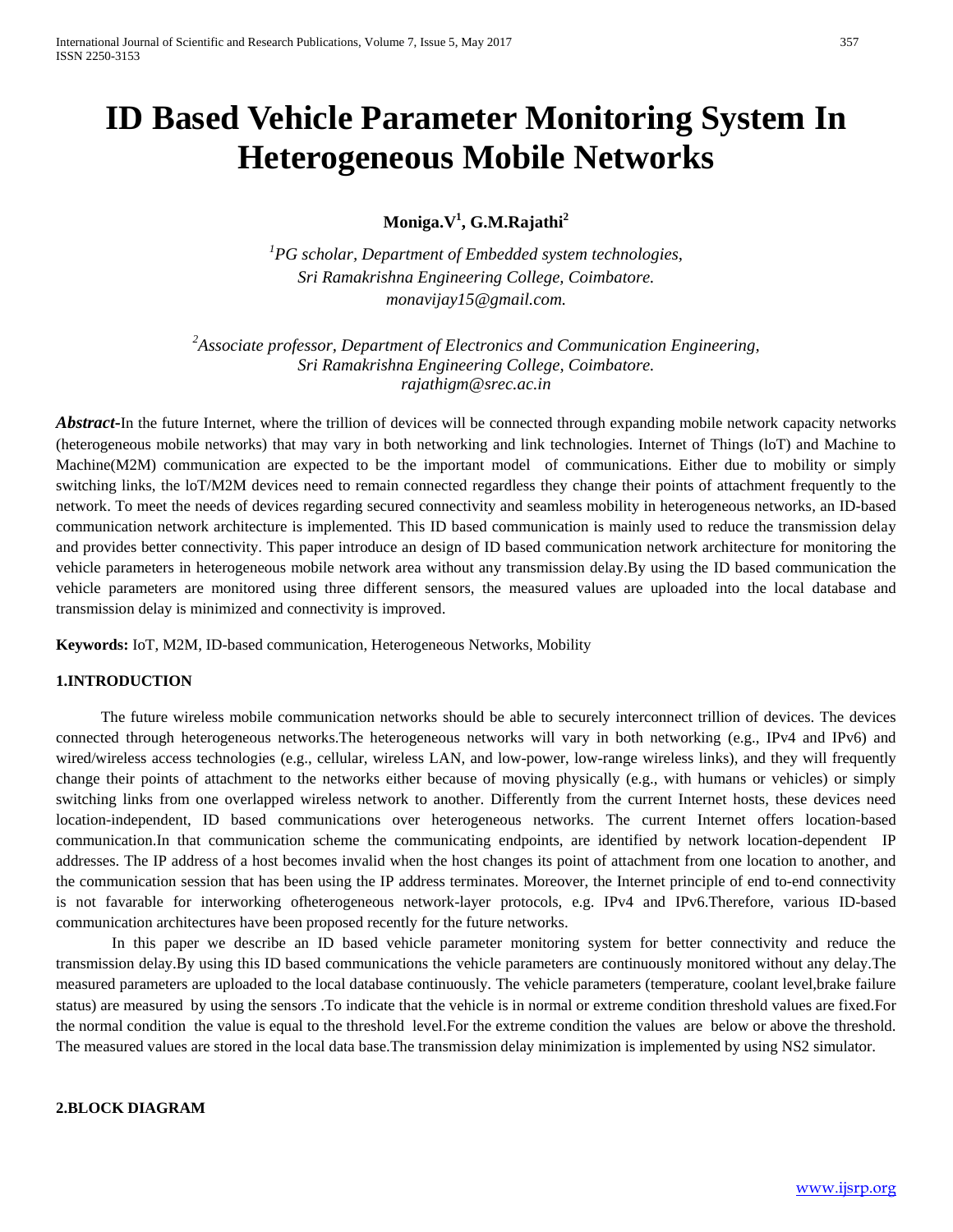The block diagram for the vehicle parameter monitoring is shown in the Figure 1.1. The system consists of three different sensors to detect the temperature, level and brake failure indication. The temperature sensor and the level sensor output is connected to the Analog to Digital converter.The output of these sensors will produce the analog signals. To convert the analog signal into digital signal the output is given to ADC. Then the ADC output is connected to the Raspberry pi module.The output of brake failure indication is directly connected to the Raspberry pi module. Then Raspberry pimodule outputs are connected to the RS232 which consist MAX232 ic.Then the values are display to the PC by using RS232 to comport converter.The vehicle parameters conditions are displayed in the PC.

#### **3. HARDWARE DESCRIPTION**

The Raspberry pi 2 microcontroller is used since this is compact in size and the power consumption is too low. Broadcomchip BCM2836 SoC is placed in it and it has a memory of 1GB RAM with 900MHz frequency. Raspberry Pi 2 board is selected because it is fast when compared to the earlier versions. Many sensors or peripherals can be interfaced with it at the same time and can work very fast as the quad core processor is used here. This processor allows us to interface many modules at a time. It has 40 GPIO pins and 4 USB ports also which allows us to connect our Wi-Fi module etc. The temperature sensor used here is Thermistor 743. As it is a analog sensor so it is connected to ADC to convert to digital signal and the ADC output is interface with the raspberry pi board. It is used to sense the ambient temperature of the coolant of the vehicle. This sensor is connected with the GPIO pins. Theworking of the sensor is based on the temperature .The temperature value varied means the resistance varies.

Level sensor is used in order to sense the water level in vehicle.Float is the one type of transducer which is used to measure the water level in the tank. The float changes the resistance value depending on the water level. Float changed means the resistance value also varied. If resistance value increased means output also increased. The resistance value and output is a directly proportional one.

In communications, RS-232 is a standard for serial binary data interconnection between two terminals(*DTE* and*DCE)*. It is commonly used in computer serial ports for data transmission.In this circuit the MAX 232 IC used.It used as logic level converter. The MAX232 is a dual driver/receiver.It includes a capacitive voltage generator .This is used to supply EIA 232 voltage levels from a single 5v supply. Each receiver and driver converts supply voltages from EIA-232 to 5v TTL/CMOS levels and TLL/CMOS input levels into EIA-232 levels respectively.

The MCP3208 12-bit Analog-to-Digital Converter (ADC) is a high performance and low power consumption, making it ideal for embedded control applications. The MCP3208 features a successive approximation register (SAR) architecture and an industrystandard SPI serial interface, allowing 12-bit ADC capability to be added to any PICmicrocontroller. The MCP3208 features 100kpbs, 8 channels as input, low power consumption , and is available in 16-pin PDIP and SOIC packages.Microchip Technology Inc. MCP3208 device is a successive approximation 12-bit Analog-to-Digital (A/D) Converter with on-board sample and hold circuitry. The MCP3208 is programmable one and to provide four pseudo-differential input pairs or eight single-ended inputs.

#### **4. SOFTWARE DESCRIPTION**

The raspbianos is used in the raspberry pi controller.It is a free operating system that is based on Debian which is particularly optimized for the Raspberry Pi controller.It comes with over 35,000 packages and pre-compiled software bundled in a simple format for easy installation in the Raspberry Pi.

The coding for all the sensors are done using the python coding. Python is preferred since it is a simple and a minimalistic language. It is also a free and a open source software. This can be used in many platforms such as Linux, VxWorks, PocketPC etc. Also, it supports procedure-oriented programming as well as OOPS.The web browser is created by using HTML.

NS-2 stands for Network Simulator version 2.Is a discrete event simulator for networking research.Provide substantial support to simulate bunch of protocols like Transmission Control Protocols(TCP), User Defined protocol(UDP),File Transfer Protocol( FTP),Hyper Text Transfer Protocol(HTTP) and DSR. It will simulate wired and wireless network. Is primarily Unixbased. NS2 uses TCL as its scripting language.Network Simulator 2 (NS2) is a program designed to enable the simulation of networking scenarios withouthardwares. It can be used to test many aspects of a networking environment including the development of new protocols. The program itself is notoriously difficult to install and runs on either windows or Linux.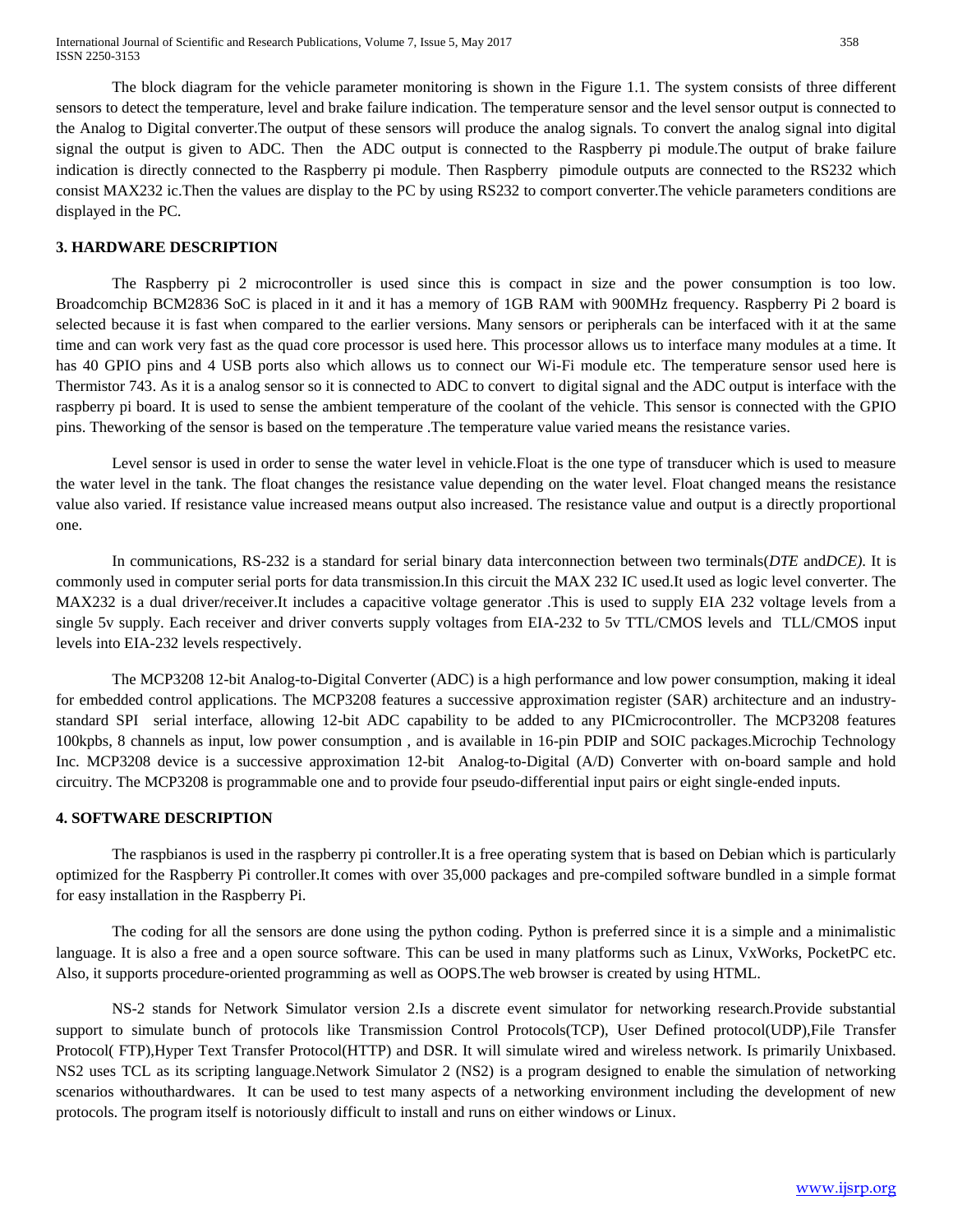#### **5.PROPOSED WORK**

The main idea of the proposed method is to design an ID based vehicle parameter monitoring system implemented by using the Raspberry Pi board.The Raspberry Pi module have the ability to build enough powerful mobile sensor devices that can easily include various types of sensors and it also can run code for monitoring and mobility functions.It requires a significant amount of power (5V, 700-1000mA), running on a battery for a long time (i.e., more than a day) is possible. The three sensors called temperature,level and brake failure status are fixed in the vehicle to monitor the parameters and the values are collected from raspberry pi module to PC and it will uploaded to the database.The thermistor which is used to measure the temperature and it will produce the analog output.The output is given to the ADC to convert it into a digital value and then connected to the raspberry module.To measure the level the probe is used. Whenever the probe change its resistance value also changed.The output is given to the inverting amplifier and again passed to the gain amplifier. The analogoutput converted into digital then connected to the Raspberry pi.Brake failure status is monitor by using the NOT gate IC. And the output is given to Raspberrypi.From the module the outputs are connected to the RS232 which consist MAX232 can transmit data to the PC.

#### **6. ALGORITHM FOR PARAMETER MONITORING**

Step 1: Give power supply to the raspberry pi kit board.

- Step 2: Open VB.NET software in the PC
- Step 3: Open file and select open in that open website.
- Step 4: Copy the location from that open website link and click open.
- Step 5: Then click debug and select start debugging.The new website is opened.

Step 6: If the temperature and level values are equal mean it display as normal otherwise it display as sensor is in below level.

#### **7. EXPERIMENTAL RESULTS**

The remote monitoring and control of devices is possible by using this ID based communication in heterogeneous networks.This ID based vehicle parameter monitoring system consists sensors. By sending the monitoring parameters range, the user can get information about the vehicle's current status such as if it is in normal or extreme condition.

The following are the experimental results. Figure 1.2 shows the screenshot of the created web browser and vehicle parameter monitoring system. The sensors are interfaced with raspberry pi with ADC the values are displayed to PC using RS32 to serial port converter.

#### **A.PARAMETER MONITORING RESULTS**

During Normal condition, the temperature and the level sensor values are equal to the threshold values and the brake failure status is normal.The normal condition is as shown in the Figure 1.3.

During extreme condition, the temperature and the level sensor valueare not equal to the threshold values and the brake failure status is failure.The value is below or above the threshold value.The different extreme condition is as shown in the Figure 1.4 and Figure 1.5.

## **B.DELAY MINIMIZATION RESULTS**

The normal location based system consists delay because of changing position of the hostname from one point to another.When moving one point to another it will take sometime to capture the next host name.The below result show that the location based communication consist two different points to cover the different regions.From the two different road side units the information will be transmitted to the base station.

The location based communicationconsists delay. This delay is minimized by using ID based communication. In this a single ID is used to cover the entire region instead of using the two different units. Vehicle parameter conditions are transmitted to this single ID and it will transmitted to the base station. So the delay will be minimized by using this scheme. The figure 1.7 shows that it consists single ID and base station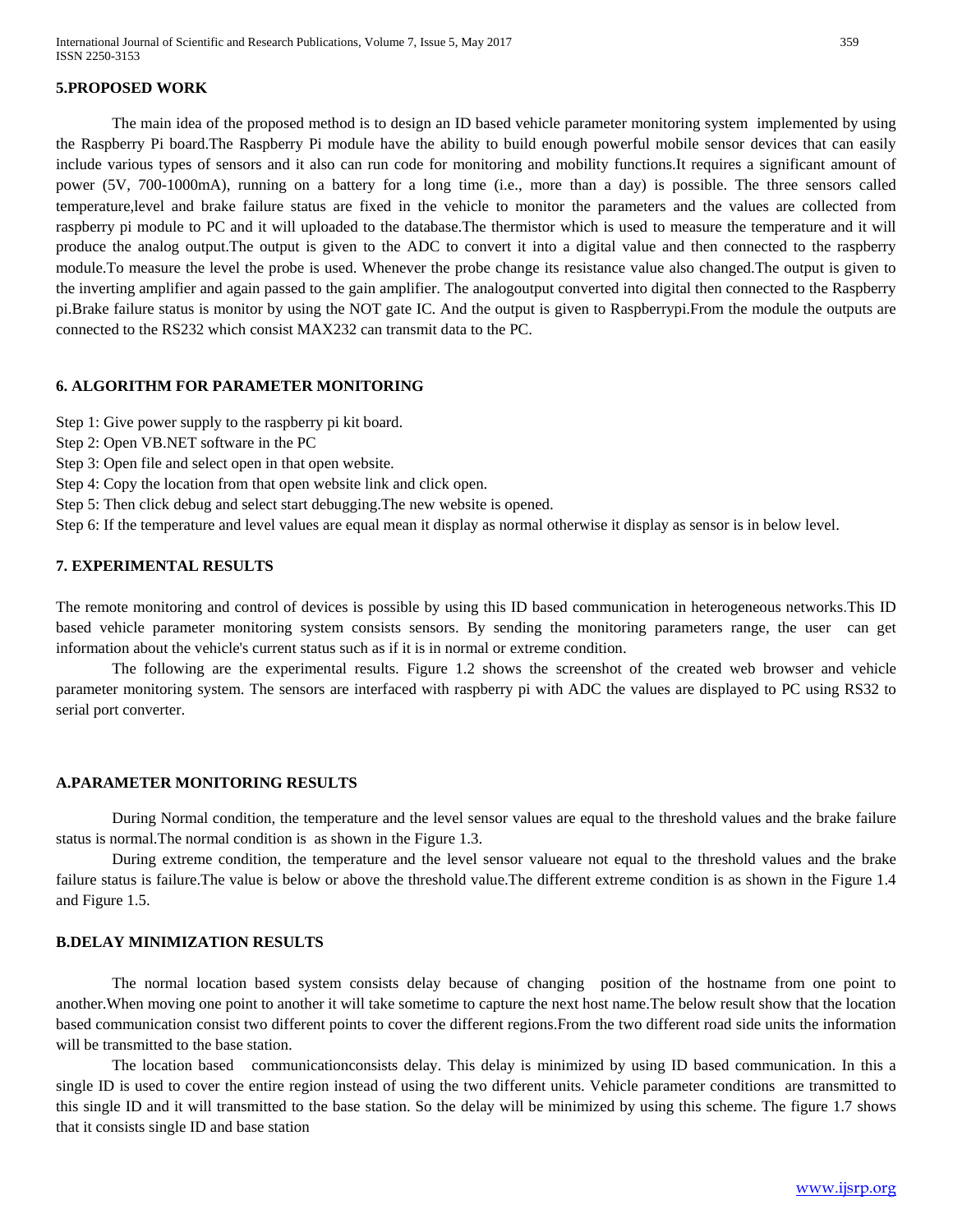## **8.CONCLUSION AND FUTURE WORK**

Thus the ID based vehicle parameter monitoring system monitors the extreme temperatures, coolant level and brake failure status by using the sensors. The measured values are read from ADC then stored in the raspberry pi .The measured values are uploaded to the database by using the VB.NET. The transmission delay time is minimized by using the NS2 simulator. As ID based vehicle parameter monitoring system monitor the three parameters such as temperature, coolant level and brake failure status and values updated to the database and the delay is minimized. In future, this project is extended to tracking moving objects such as animals and humans without any disconnection and also in remote health care application.

## **9.REFERENCES**

1 .The 5G Infrastructure Public Private Partnership, http://5g-ppp.eu,Accessed on 17 February 2015.

2.Recommendation ITU-T Y.3031, Identification framework in futurenetworks, International Telecommunication Union, March 2012,pp 1-24.

3.Kafle V.P and Inoue.M, "HIMALlS: Heterogeneity inclusion andmobility adaptation through locator ID separation in new generationnetwork," IEICE Transactions onCommunications., vol. E93-8 no. 3, March 2010, pp.478-89.

4.Raychaudhuri.D,Nagaraja.K, and Venkataramani.A, "MobilityFirst: Arobust and trustworthy mobility- centric architecture for the futureInternet," ACM SIGMOBILE Mobile Computing and Communcations Review 2012, vol. 16(3), pp. 2-13.

5 .Jacobson.V ,Smetters D K, Thornton J D,Plasss M F, Briggs N H,Braynard R L "Networking named content," Proceedings of the  $5<sup>th</sup>$  international conference on Emerging networking experiments and technologies,Conext'09,2009,pp. 1-12.

6.Dannewitz.C Kutscher D,OhlmanB,FarrellS,AhlgrenB.Kairl H , "Network of Information (NetInf) – Aninformationcentric networking," Computer Communications, 2013,36 (7) pp. 721-75.

7.Teranishi .Y, "Large-scale Internet of things testbed in Japan," FIREForum 2014, http://www.ict-fire. eu/events/pastevents/fire-forum-2014.html, Accessed on 17 February 2015.

8. Kafle V P,Fukushima Y, and Harai H, "ID/Locator split-baseddistributed mobility management mechanism," Wireless PersonalCommunications,2014,76(4),pp. 693-12..

9 .Kafle V P, Fukushima Y, and Harai H, "Dynamic mobile sensornetwork platform for ID-based

communication,"Procedings of 2014 ITU KaleidoscopeAcademic Conference:Living in a converged world-Impossible without Standards, 2014, pp. 153-59.

10 .Wi-SUN Alliance, www.wi-sun.org, Accessed on 17 Februarys 2015.

11.AmirHoseinJafari, HadiShahriarShahhoseini," A New Economic History-Based Algorithm forNetwork Selection in the Heterogeneous Wireless Networks", Indian Journal of Science and Technology,2014 Jan, 7(12), Doi no:10.17485/ijst/2014/v7i12/50944

12.R. Lakshmi, K. Diwakar, K. Rajan ,"Simulation and Implementation of the Two Switch Serial Input Interleaved Forward Converter",Indian Journal of Science and Technology,2015 June, 8(11), Doi no:10.17485/ijst/2015/v8i11/71807

13.J. K. R. Sastry, J. Viswanadh Ganesh, J. Sasi Bhanu,"I2C Based Networking for Implementing Heterogeneous Microcontroller Based Distributed Embedded Systems",Indian Journal of Science and Technology,2015 July, 8(15), Doi no: 10.17485/ijst/2015/v8i15/68739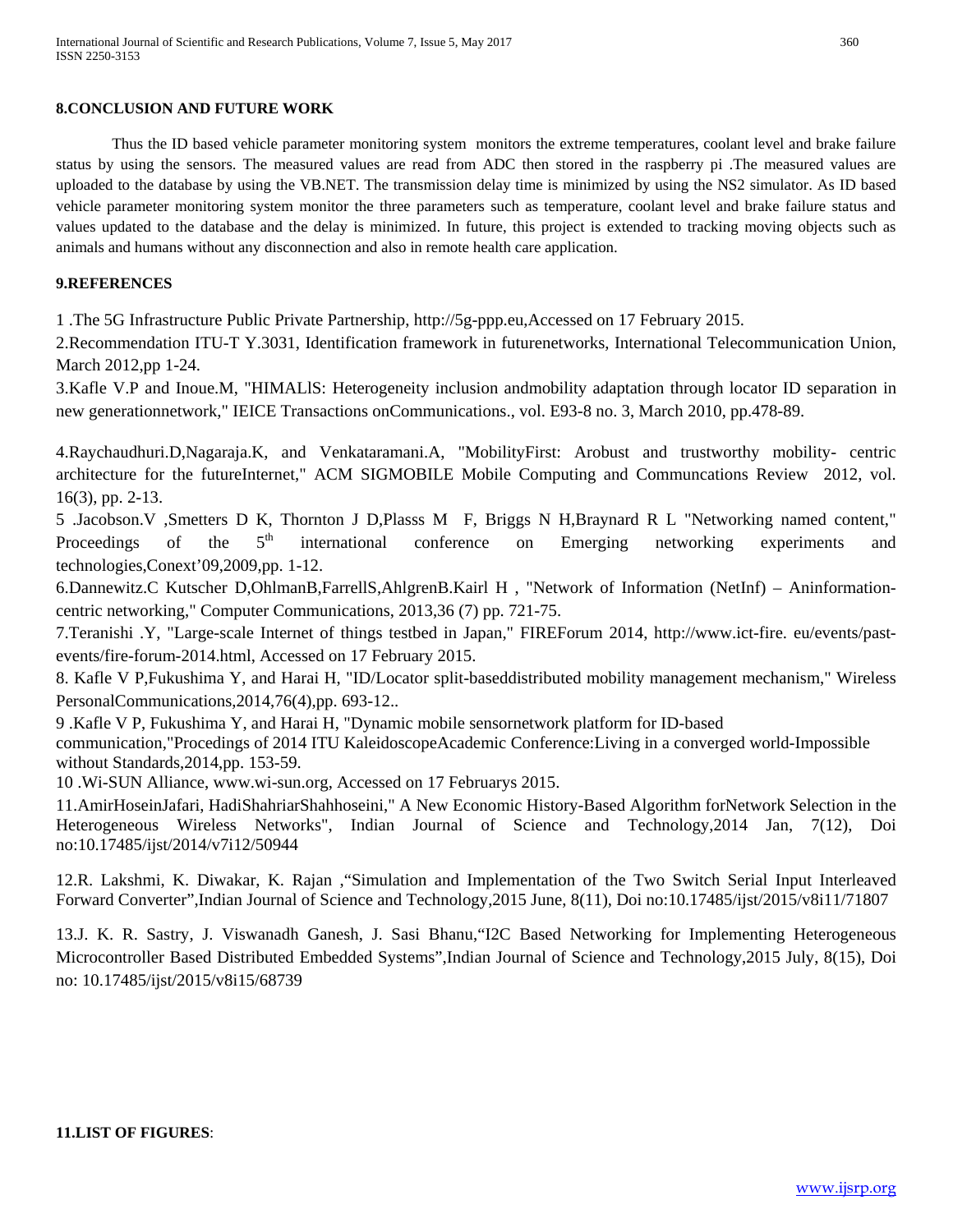International Journal of Scientific and Research Publications, Volume 7, Issue 5, May 2017 361 ISSN 2250-3153



Fig 1.1 Block diagram



Fig 1.2 Vehicle Parameter Monitoring System



Figure 1.3 Normal Condition

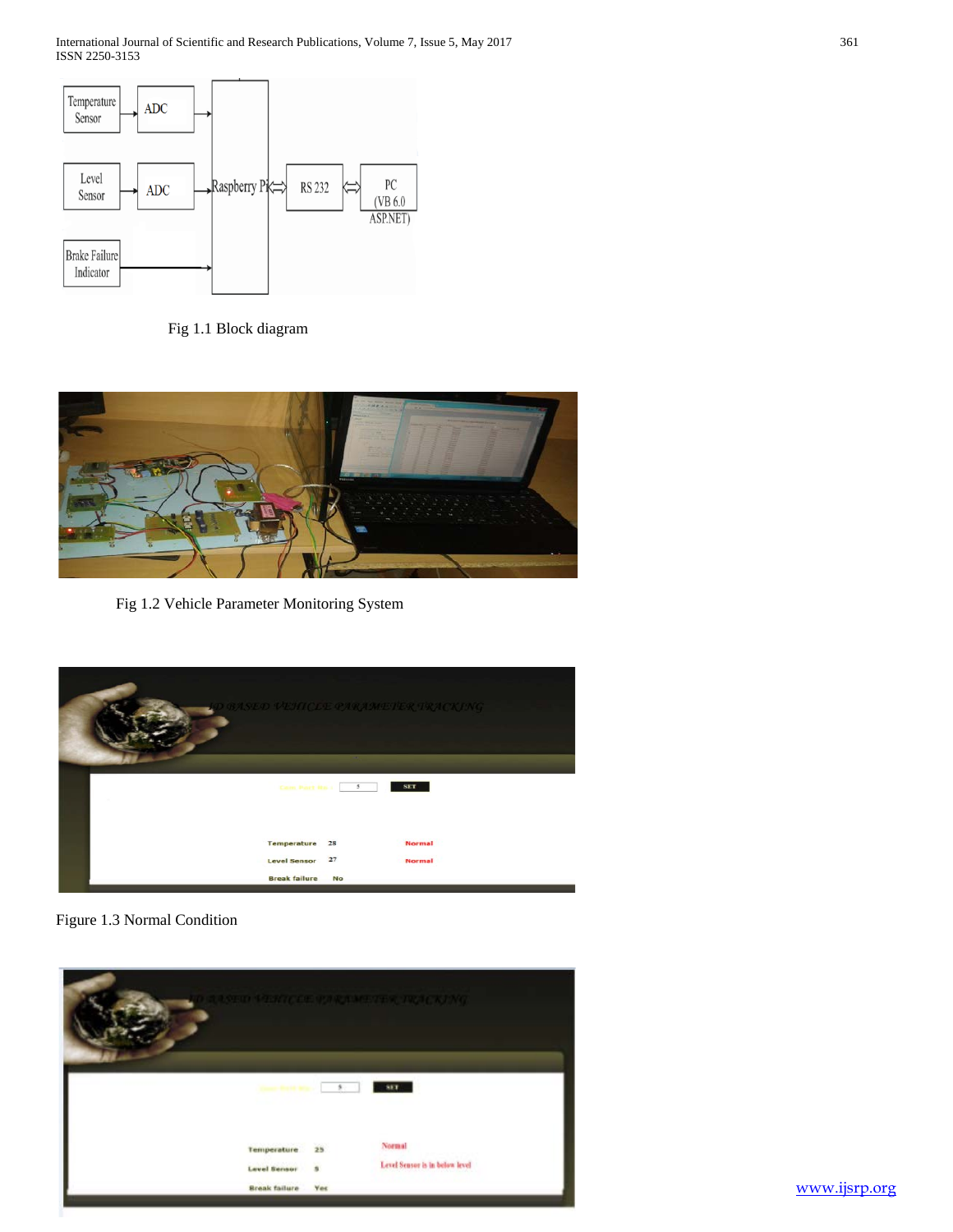International Journal of Scientific and Research Publications, Volume 7, Issue 5, May 2017 362 ISSN 2250-3153

Figure 1.4 Different Extreme condition 1



Figure 1.5 Different Extreme condition 2



Figure 1.6 Locator based communication result



Figure 1.7 ID Based Communication Result